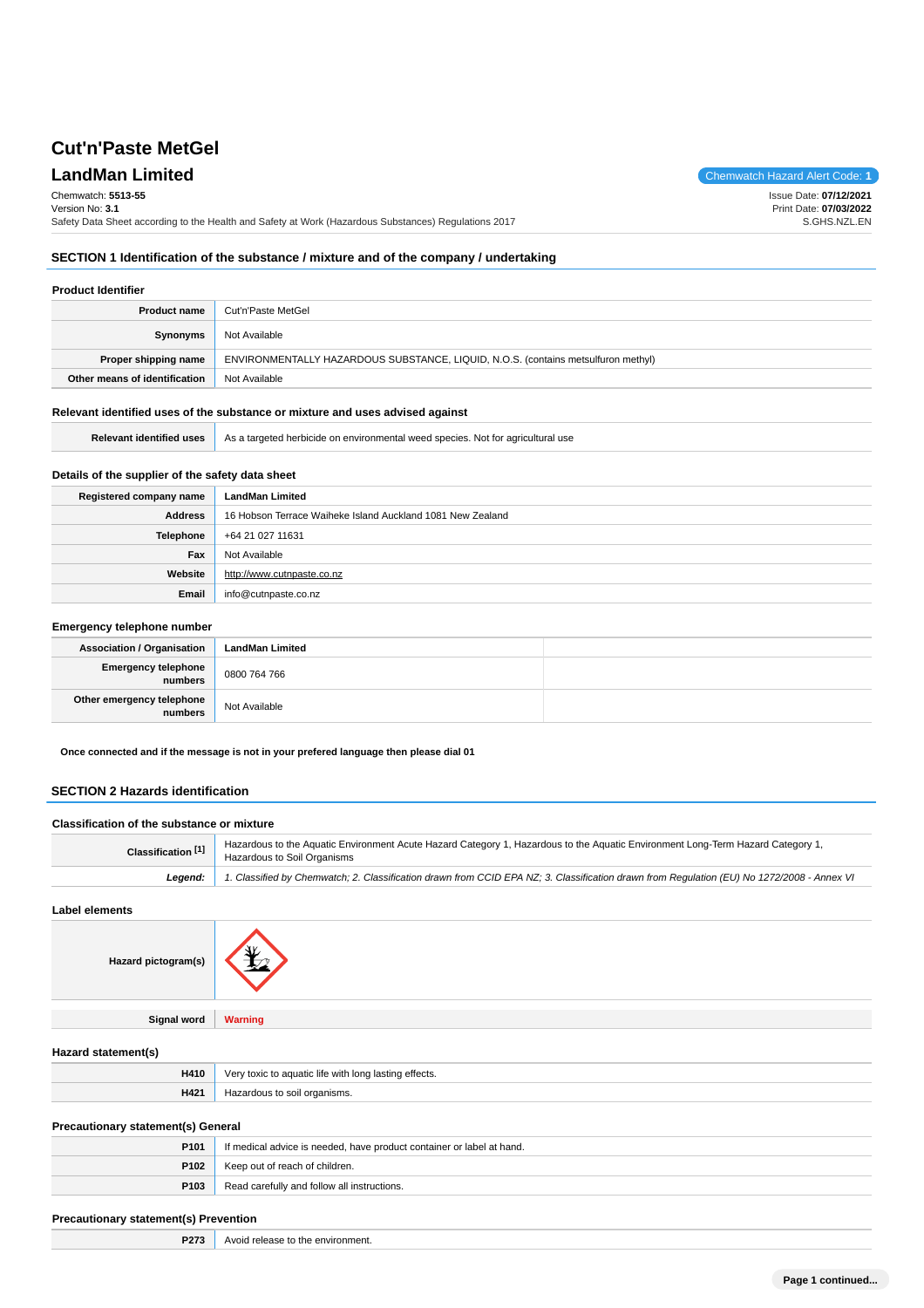### **Precautionary statement(s) Response**

| P391                                                               | Collect spillage.                                                                                                                |
|--------------------------------------------------------------------|----------------------------------------------------------------------------------------------------------------------------------|
|                                                                    |                                                                                                                                  |
| <b>Precautionary statement(s) Storage</b>                          |                                                                                                                                  |
| Not Applicable                                                     |                                                                                                                                  |
| <b>Precautionary statement(s) Disposal</b>                         |                                                                                                                                  |
| P501                                                               | Dispose of contents/container to authorised hazardous or special waste collection point in accordance with any local regulation. |
| <b>SECTION 3 Composition / information on ingredients</b>          |                                                                                                                                  |
| <b>Substances</b><br>See section below for composition of Mixtures |                                                                                                                                  |

### **Mixtures**

| <b>CAS No</b> | %[weight]                                                                                                                                                                                             | Name                                       |
|---------------|-------------------------------------------------------------------------------------------------------------------------------------------------------------------------------------------------------|--------------------------------------------|
| 74223-64-6    |                                                                                                                                                                                                       | metsulfuron methyl                         |
| Not Available | NotSpec                                                                                                                                                                                               | Ingredients determined not to be hazardous |
| 7732-18-5     | >60                                                                                                                                                                                                   | water                                      |
| Legend:       | 1. Classified by Chemwatch; 2. Classification drawn from CCID EPA NZ; 3. Classification drawn from Regulation (EU) No 1272/2008 - Annex VI;<br>4. Classification drawn from C&L * EU IOELVs available |                                            |

### **SECTION 4 First aid measures**

| Description of first aid measures |                                                                                                                                                                                                                                                                                                                                                                                                                                                                                                  |  |
|-----------------------------------|--------------------------------------------------------------------------------------------------------------------------------------------------------------------------------------------------------------------------------------------------------------------------------------------------------------------------------------------------------------------------------------------------------------------------------------------------------------------------------------------------|--|
| <b>Eye Contact</b>                | If this product comes in contact with the eyes:<br>• Wash out immediately with fresh running water.<br>Ensure complete irrigation of the eye by keeping eyelids apart and away from eye and moving the eyelids by occasionally lifting the upper<br>and lower lids.<br>Seek medical attention without delay; if pain persists or recurs seek medical attention.<br>Removal of contact lenses after an eye injury should only be undertaken by skilled personnel.                                 |  |
| <b>Skin Contact</b>               | If skin or hair contact occurs:<br>Fiush skin and hair with running water (and soap if available).<br>Seek medical attention in event of irritation.                                                                                                                                                                                                                                                                                                                                             |  |
| Inhalation                        | If fumes, aerosols or combustion products are inhaled remove from contaminated area.<br>Other measures are usually unnecessary.                                                                                                                                                                                                                                                                                                                                                                  |  |
| Ingestion                         | If swallowed do <b>NOT</b> induce vomiting.<br>► If vomiting occurs, lean patient forward or place on left side (head-down position, if possible) to maintain open airway and prevent aspiration.<br>• Observe the patient carefully.<br>▶ Never give liquid to a person showing signs of being sleepy or with reduced awareness; i.e. becoming unconscious.<br>Give water to rinse out mouth, then provide liquid slowly and as much as casualty can comfortably drink.<br>Seek medical advice. |  |

### **Indication of any immediate medical attention and special treatment needed**

Treat symptomatically.

### **SECTION 5 Firefighting measures**

### **Extinguishing media**

The product contains a substantial proportion of water, therefore there are no restrictions on the type of extinguishing media which may be used. Choice of extinguishing media should take into account surrounding areas

Though the material is non-combustible, evaporation of water from the mixture, caused by the heat of nearby fire, may produce floating layers of combustible substances.

### **Special hazards arising from the substrate or mixture**

| <b>Fire Incompatibility</b>    | None known.                                                                                                                                                                                                                                                             |  |
|--------------------------------|-------------------------------------------------------------------------------------------------------------------------------------------------------------------------------------------------------------------------------------------------------------------------|--|
| <b>Advice for firefighters</b> |                                                                                                                                                                                                                                                                         |  |
| <b>Fire Fighting</b>           | Alert Fire Brigade and tell them location and nature of hazard.<br>Wear breathing apparatus plus protective gloves in the event of a fire.<br>Prevent, by any means available, spillage from entering drains or water courses.                                          |  |
| <b>Fire/Explosion Hazard</b>   | Non combustible.<br>Not considered to be a significant fire risk.<br>Expansion or decomposition on heating may lead to violent rupture of containers.<br>carbon dioxide (CO2)<br>nitrogen oxides (NOx)<br>other pyrolysis products typical of burning organic material. |  |

### **SECTION 6 Accidental release measures**

**Personal precautions, protective equipment and emergency procedures**

See section 8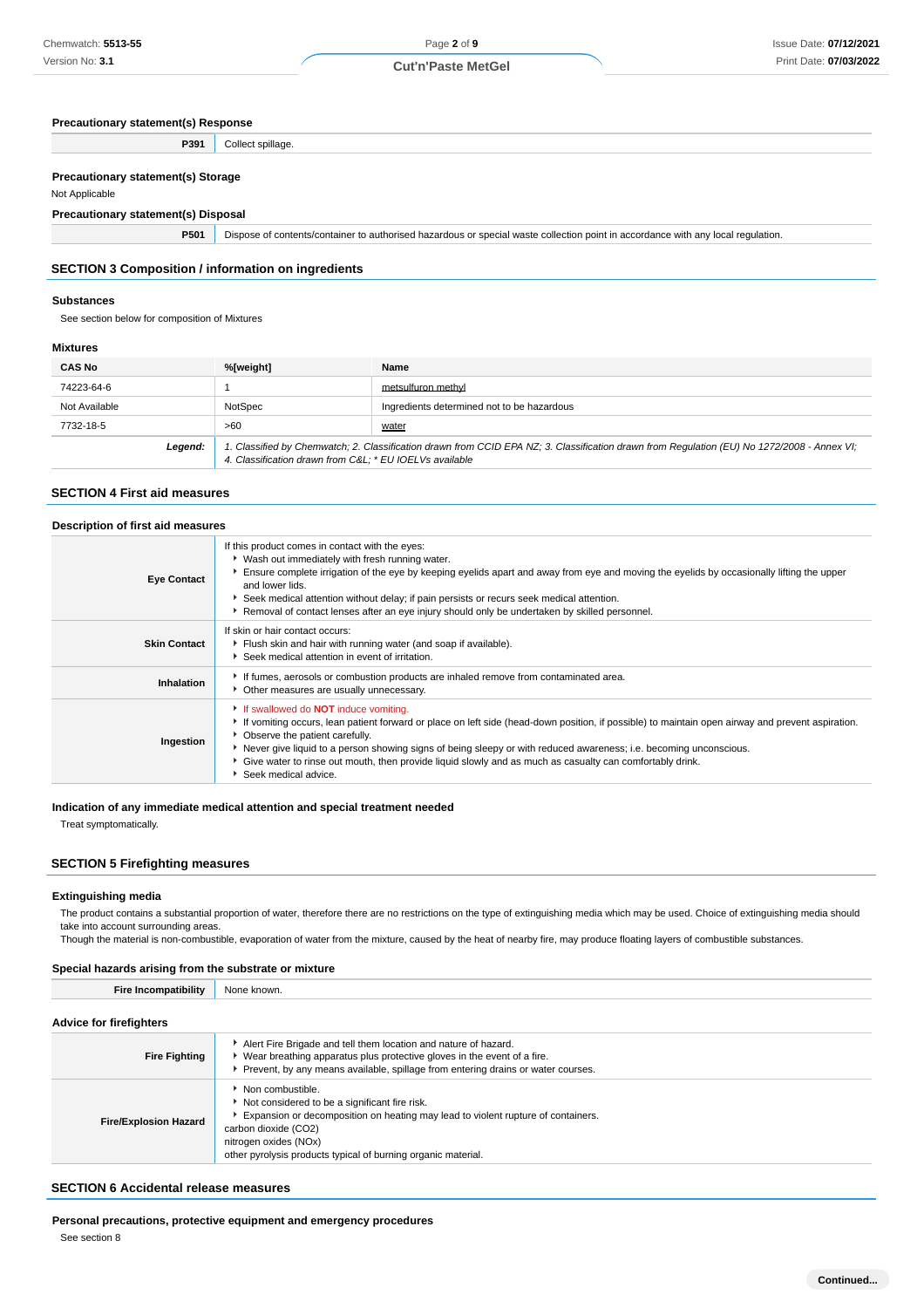### **Environmental precautions**

See section 12

#### **Methods and material for containment and cleaning up**

| <b>Minor Spills</b> | Environmental hazard - contain spillage.<br>Clean up all spills immediately.<br>Avoid breathing vapours and contact with skin and eyes.<br>Control personal contact with the substance, by using protective equipment. |
|---------------------|------------------------------------------------------------------------------------------------------------------------------------------------------------------------------------------------------------------------|
| <b>Major Spills</b> | Clear area of personnel and move upwind.<br>Alert Fire Brigade and tell them location and nature of hazard.<br>Wear breathing apparatus plus protective gloves.<br>Environmental hazard - contain spillage.            |

Personal Protective Equipment advice is contained in Section 8 of the SDS.

### **SECTION 7 Handling and storage**

### **Precautions for safe handling**

| <b>FIGURIOUS TO SAIG HARDING</b> |                                                                                                                                                   |
|----------------------------------|---------------------------------------------------------------------------------------------------------------------------------------------------|
| Safe handling                    | Avoid all personal contact, including inhalation.<br>▶ Wear protective clothing when risk of exposure occurs.<br>▶ Use in a well-ventilated area. |
| Other information                | Store in original containers.<br>Keep containers securely sealed.<br>Store in a cool, dry, well-ventilated area.                                  |

### **Conditions for safe storage, including any incompatibilities**

| Suitable container      | Polyethylene or polypropylene container.<br>▶ Packing as recommended by manufacturer.<br>• Check all containers are clearly labelled and free from leaks. |
|-------------------------|-----------------------------------------------------------------------------------------------------------------------------------------------------------|
| Storage incompatibility | ► Avoid strong acids, acid chlorides, acid anhydrides and chloroformates.<br>Avoid reaction with oxidising agents                                         |

### **SECTION 8 Exposure controls / personal protection**

### **Control parameters**

#### I **Occupational Exposure Limits (OEL)**

**INGREDIENT DATA** ı

### Not Available

### **Emergency Limits**

| Ingredient                       | TEEL-1                                | TEEL-2        |                     | TEEL-3        |
|----------------------------------|---------------------------------------|---------------|---------------------|---------------|
| Cut'n'Paste MetGel               | Not Available                         | Not Available |                     | Not Available |
|                                  |                                       |               |                     |               |
|                                  |                                       |               | <b>Revised IDLH</b> |               |
| Ingredient<br>metsulfuron methyl | <b>Original IDLH</b><br>Not Available |               | Not Available       |               |

### **Exposure controls**

| Appropriate engineering<br>controls | Engineering controls are used to remove a hazard or place a barrier between the worker and the hazard. Well-designed engineering controls can<br>be highly effective in protecting workers and will typically be independent of worker interactions to provide this high level of protection.<br>The basic types of engineering controls are:<br>Process controls which involve changing the way a job activity or process is done to reduce the risk. |
|-------------------------------------|--------------------------------------------------------------------------------------------------------------------------------------------------------------------------------------------------------------------------------------------------------------------------------------------------------------------------------------------------------------------------------------------------------------------------------------------------------|
| <b>Personal protection</b>          |                                                                                                                                                                                                                                                                                                                                                                                                                                                        |
| Eye and face protection             | Safety glasses with side shields<br>Chemical goggles.<br>Contact lenses may pose a special hazard; soft contact lenses may absorb and concentrate irritants. A written policy document, describing<br>the wearing of lenses or restrictions on use, should be created for each workplace or task.                                                                                                                                                      |
| <b>Skin protection</b>              | See Hand protection below                                                                                                                                                                                                                                                                                                                                                                                                                              |
| Hands/feet protection               | ▶ Wear chemical protective gloves, e.g. PVC.<br>▶ Wear safety footwear or safety gumboots, e.g. Rubber                                                                                                                                                                                                                                                                                                                                                 |
| <b>Body protection</b>              | See Other protection below                                                                                                                                                                                                                                                                                                                                                                                                                             |
| Other protection                    | • Overalls.<br>P.V.C apron.<br><b>Barrier cream.</b>                                                                                                                                                                                                                                                                                                                                                                                                   |

#### **Recommended material(s)**

**GLOVE SELECTION INDEX**

Glove selection is based on a modified presentation of the: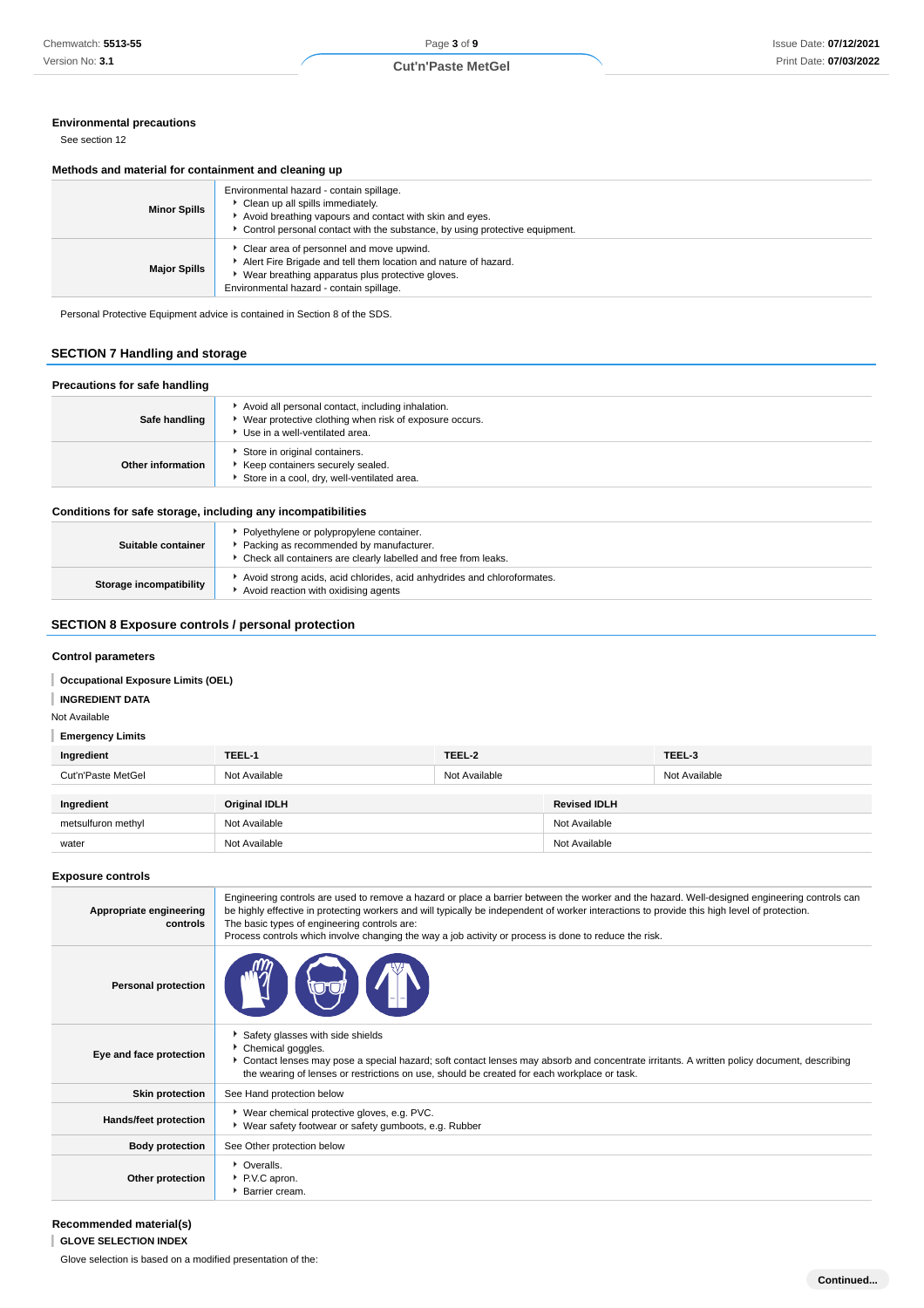#### **"Forsberg Clothing Performance Index".**

The effect(s) of the following substance(s) are taken into account in the **computer-generated** selection: Cut'n'Paste MetGel

| CPI            |
|----------------|
| $\overline{A}$ |
| $\mathsf{A}$   |
| $\overline{A}$ |
| C              |
| C              |
|                |

\* CPI - Chemwatch Performance Index

A: Best Selection

B: Satisfactory; may degrade after 4 hours continuous immersion

C: Poor to Dangerous Choice for other than short term immersion

**NOTE**: As a series of factors will influence the actual performance of the glove, a final selection must be based on detailed observation. -

\* Where the glove is to be used on a short term, casual or infrequent basis, factors such as "feel" or convenience (e.g. disposability), may dictate a choice of gloves which might otherwise be unsuitable following long-term or frequent use. A qualified practitioner should be consulted.

#### **SECTION 9 Physical and chemical properties**

### **Information on basic physical and chemical properties**

| Appearance                                               | Whitish gel with slight chemical odour; dispersible in water. |                                            |                |  |  |
|----------------------------------------------------------|---------------------------------------------------------------|--------------------------------------------|----------------|--|--|
| <b>Physical state</b>                                    | Gel                                                           |                                            |                |  |  |
|                                                          |                                                               | Relative density (Water = $1$ )            | ~1             |  |  |
| Odour                                                    | Not Available                                                 | Partition coefficient n-octanol<br>/ water | Not Available  |  |  |
| <b>Odour threshold</b>                                   | Not Available                                                 | Auto-ignition temperature (°C)             | Not Applicable |  |  |
| pH (as supplied)                                         | 6.5                                                           | <b>Decomposition temperature</b>           | Not Available  |  |  |
| Melting point / freezing point<br>$(^{\circ}C)$          | Not Available                                                 | Viscosity (cSt)                            | Not Available  |  |  |
| Initial boiling point and boiling<br>range $(^{\circ}C)$ | Not Available                                                 | Molecular weight (g/mol)                   | Not Applicable |  |  |
| Flash point (°C)                                         | Not Applicable                                                | <b>Taste</b>                               | Not Available  |  |  |
| <b>Evaporation rate</b>                                  | Not Available                                                 | <b>Explosive properties</b>                | Not Available  |  |  |
| <b>Flammability</b>                                      | Not Applicable                                                | <b>Oxidising properties</b>                | Not Available  |  |  |
| Upper Explosive Limit (%)                                | Not Applicable                                                | Surface Tension (dyn/cm or<br>$mN/m$ )     | Not Available  |  |  |
| Lower Explosive Limit (%)                                | Not Applicable                                                | <b>Volatile Component (%vol)</b>           | Not Available  |  |  |
| Vapour pressure (kPa)                                    | Not Available                                                 | Gas group                                  | Not Available  |  |  |
| Solubility in water                                      | Partly miscible                                               | pH as a solution (Not<br>Available%)       | Not Available  |  |  |
| Vapour density (Air = 1)                                 | Not Available                                                 | VOC g/L                                    | Not Available  |  |  |

### **SECTION 10 Stability and reactivity**

| Reactivity                                 | See section 7                                                                                                                        |
|--------------------------------------------|--------------------------------------------------------------------------------------------------------------------------------------|
| <b>Chemical stability</b>                  | • Unstable in the presence of incompatible materials.<br>▶ Product is considered stable.<br>Hazardous polymerisation will not occur. |
| Possibility of hazardous<br>reactions      | See section 7                                                                                                                        |
| <b>Conditions to avoid</b>                 | See section 7                                                                                                                        |
| Incompatible materials                     | See section 7                                                                                                                        |
| <b>Hazardous decomposition</b><br>products | See section 5                                                                                                                        |

### **SECTION 11 Toxicological information**

### **Information on toxicological effects**

| The material is not thought to produce either adverse health effects or irritation of the respiratory tract following inhalation (as classified by EC<br>Directives using animal models). Nevertheless, adverse systemic effects have been produced following exposure of animals by at least one other<br>route and good hygiene practice requires that exposure be kept to a minimum and that suitable control measures be used in an occupational<br><b>Inhaled</b><br>setting.<br>Not normally a hazard due to non-volatile nature of product |
|---------------------------------------------------------------------------------------------------------------------------------------------------------------------------------------------------------------------------------------------------------------------------------------------------------------------------------------------------------------------------------------------------------------------------------------------------------------------------------------------------------------------------------------------------|
|---------------------------------------------------------------------------------------------------------------------------------------------------------------------------------------------------------------------------------------------------------------------------------------------------------------------------------------------------------------------------------------------------------------------------------------------------------------------------------------------------------------------------------------------------|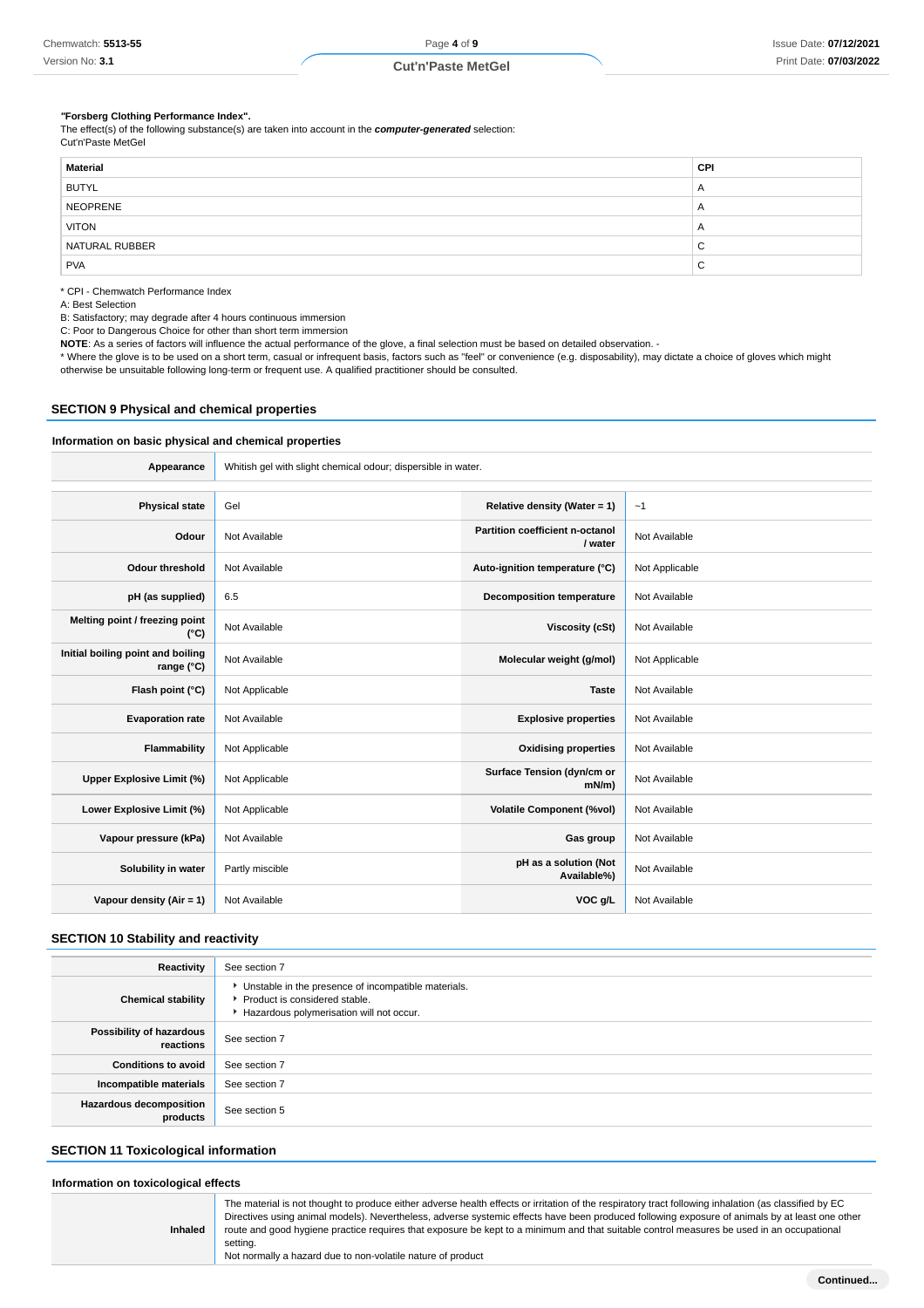| Ingestion           | Accidental ingestion of the material may be damaging to the health of the individual.<br>Triazine derivatives have been shown to cause structural damage to the liver in animal studies.                                                                                                                                                                                                                                                                                                                                                                                                                                                                                        |
|---------------------|---------------------------------------------------------------------------------------------------------------------------------------------------------------------------------------------------------------------------------------------------------------------------------------------------------------------------------------------------------------------------------------------------------------------------------------------------------------------------------------------------------------------------------------------------------------------------------------------------------------------------------------------------------------------------------|
| <b>Skin Contact</b> | The material is not thought to produce adverse health effects or skin irritation following contact (as classified by EC Directives using animal<br>models). Nevertheless, good hygiene practice requires that exposure be kept to a minimum and that suitable gloves be used in an occupational<br>setting.<br>Open cuts, abraded or irritated skin should not be exposed to this material<br>Entry into the blood-stream, through, for example, cuts, abrasions or lesions, may produce systemic injury with harmful effects. Examine the skin<br>prior to the use of the material and ensure that any external damage is suitably protected.                                  |
| Eye                 | Although the material is not thought to be an irritant (as classified by EC Directives), direct contact with the eye may produce transient discomfort<br>characterised by tearing or conjunctival redness (as with windburn).                                                                                                                                                                                                                                                                                                                                                                                                                                                   |
| Chronic             | There has been some concern that this material can cause cancer or mutations but there is not enough data to make an assessment.<br>Sulfonylureas, imidazolinones, sulfonoanilides and triazolo-pyrimidines are used extensively as herbicides because of their wide-spectrum effects<br>on weeds and their low toxicity to mammals. They work by inhibition of the synthesis of amino acid precursors, which are common to both plants<br>and mammals, but there is no evidence so far of the potential for toxic effects in mammals.<br>Epidemiological studies show that long-term exposure to triazine herbicides increases the risk of cancer of the ovary and the breast. |
|                     |                                                                                                                                                                                                                                                                                                                                                                                                                                                                                                                                                                                                                                                                                 |

| <b>Cut'n'Paste MetGel</b> | <b>TOXICITY</b>                                                                                                                                                                                                                 | <b>IRRITATION</b>           |  |
|---------------------------|---------------------------------------------------------------------------------------------------------------------------------------------------------------------------------------------------------------------------------|-----------------------------|--|
|                           | Not Available                                                                                                                                                                                                                   | Not Available               |  |
|                           | <b>TOXICITY</b>                                                                                                                                                                                                                 | <b>IRRITATION</b>           |  |
| metsulfuron methyl        | Dermal (rabbit) LD50: >2000 mg/kg <sup>[2]</sup>                                                                                                                                                                                | Eye: moderate, reversible * |  |
|                           | Inhalation(Rat) LC50; $>5$ mg/L4h <sup>[2]</sup>                                                                                                                                                                                | Skin (q.piq): mild *        |  |
|                           | Oral (Rat) LD50; >5000 mg/kg <sup>[2]</sup>                                                                                                                                                                                     | Skin (rabbit): moderate     |  |
|                           | <b>TOXICITY</b>                                                                                                                                                                                                                 | <b>IRRITATION</b>           |  |
| water                     | Oral (Rat) LD50; >90000 mg/kg <sup>[2]</sup>                                                                                                                                                                                    | Not Available               |  |
| Legend:                   | 1. Value obtained from Europe ECHA Registered Substances - Acute toxicity 2.* Value obtained from manufacturer's SDS. Unless otherwise<br>specified data extracted from RTECS - Register of Toxic Effect of chemical Substances |                             |  |

| <b>METSULFURON METHYL</b>                                                                                     | ADI: 0.01 mg/kg/day ADI: 0.25 mg/kg * NOEL: 1 mg/kg/day NOEL (2 y) for rats 50, dogs 200 mg/kg diet * Toxicity Class WHO III; EPA IV *<br>The material may produce moderate eye irritation leading to inflammation. Repeated or prolonged exposure to irritants may produce<br>conjunctivitis.<br>For metsulfuron methyl:<br>Acute toxicity: The chemical has very low toxicity in mammals. Animal testing indicates that it causes moderate eye irritation and mild skin<br>irritation, but it does not sensitise the skin.<br>Reproductive effects: Animal testing shows that metsulfuron does not cause reproductive toxicity.<br>Birth defects: Studies of animals fed metsulfuron-methyl during pregnancy did not cause developmental abnormalities to develop.<br>Mutation-causing effects: Testing indicates that metsulfuron-methyl does not cause mutations or genetic toxicity.<br>Cancer-causing effects: Animal testing has yielded negative results, but they may not have been performed at the maximum tolerated dose.<br>Metabolism: The chemical is broken down quickly and eliminated from the body.<br>[* The Pesticides Manual, Incorporating The Agrochemicals Handbook, 10th Edition, Editor Clive Tomlin, 1994, British Crop Protection<br><b>Council]</b> |                                 |                           |  |  |
|---------------------------------------------------------------------------------------------------------------|-----------------------------------------------------------------------------------------------------------------------------------------------------------------------------------------------------------------------------------------------------------------------------------------------------------------------------------------------------------------------------------------------------------------------------------------------------------------------------------------------------------------------------------------------------------------------------------------------------------------------------------------------------------------------------------------------------------------------------------------------------------------------------------------------------------------------------------------------------------------------------------------------------------------------------------------------------------------------------------------------------------------------------------------------------------------------------------------------------------------------------------------------------------------------------------------------------------------------------------------------------------------------------------|---------------------------------|---------------------------|--|--|
| <b>WATER</b>                                                                                                  | No significant acute toxicological data identified in literature search.                                                                                                                                                                                                                                                                                                                                                                                                                                                                                                                                                                                                                                                                                                                                                                                                                                                                                                                                                                                                                                                                                                                                                                                                          |                                 |                           |  |  |
|                                                                                                               |                                                                                                                                                                                                                                                                                                                                                                                                                                                                                                                                                                                                                                                                                                                                                                                                                                                                                                                                                                                                                                                                                                                                                                                                                                                                                   |                                 |                           |  |  |
| <b>Acute Toxicity</b>                                                                                         | ×                                                                                                                                                                                                                                                                                                                                                                                                                                                                                                                                                                                                                                                                                                                                                                                                                                                                                                                                                                                                                                                                                                                                                                                                                                                                                 | Carcinogenicity                 | ×                         |  |  |
| <b>Skin Irritation/Corrosion</b>                                                                              | ×                                                                                                                                                                                                                                                                                                                                                                                                                                                                                                                                                                                                                                                                                                                                                                                                                                                                                                                                                                                                                                                                                                                                                                                                                                                                                 | Reproductivity                  | $\boldsymbol{\mathsf{x}}$ |  |  |
| <b>Serious Eye Damage/Irritation</b>                                                                          | ×                                                                                                                                                                                                                                                                                                                                                                                                                                                                                                                                                                                                                                                                                                                                                                                                                                                                                                                                                                                                                                                                                                                                                                                                                                                                                 | <b>STOT - Single Exposure</b>   | $\boldsymbol{\mathsf{x}}$ |  |  |
| <b>Respiratory or Skin</b><br>sensitisation                                                                   | ×                                                                                                                                                                                                                                                                                                                                                                                                                                                                                                                                                                                                                                                                                                                                                                                                                                                                                                                                                                                                                                                                                                                                                                                                                                                                                 | <b>STOT - Repeated Exposure</b> | ×                         |  |  |
| <b>Mutagenicity</b>                                                                                           | ×<br>$\boldsymbol{\mathsf{x}}$<br><b>Aspiration Hazard</b>                                                                                                                                                                                                                                                                                                                                                                                                                                                                                                                                                                                                                                                                                                                                                                                                                                                                                                                                                                                                                                                                                                                                                                                                                        |                                 |                           |  |  |
| $\blacktriangleright$ - Data either not available or does not fill the criteria for classification<br>Legend: |                                                                                                                                                                                                                                                                                                                                                                                                                                                                                                                                                                                                                                                                                                                                                                                                                                                                                                                                                                                                                                                                                                                                                                                                                                                                                   |                                 |                           |  |  |

– Data available to make classification

### **SECTION 12 Ecological information**

| <b>Toxicity</b>           |                  |                           |                                   |                  |                  |
|---------------------------|------------------|---------------------------|-----------------------------------|------------------|------------------|
| <b>Cut'n'Paste MetGel</b> | Endpoint         | <b>Test Duration (hr)</b> | <b>Species</b>                    | Value            | Source           |
|                           | Not<br>Available | Not Available             | Not<br>Not Available<br>Available |                  | Not<br>Available |
| metsulfuron methyl        | Endpoint         | <b>Test Duration (hr)</b> | <b>Species</b>                    | Value            | <b>Source</b>    |
|                           | EC50(ECx)        | 336h                      | Algae or other aquatic plants     | $0.001$ mg/L     | $\overline{4}$   |
|                           | <b>LC50</b>      | 96h                       | Fish                              | $>0.2$ mg/l      | 4                |
|                           | EC50             | 48h                       | Crustacea                         | $>220.5$ mg/L    | $\overline{4}$   |
|                           | EC50             | 96h                       | Algae or other aquatic plants     | 0.129-0.309mg/L  | $\overline{4}$   |
| water                     | Endpoint         | <b>Test Duration (hr)</b> | <b>Species</b>                    | Value            | <b>Source</b>    |
|                           | Not<br>Available | Not Available             | Not Available                     | Not<br>Available | Not<br>Available |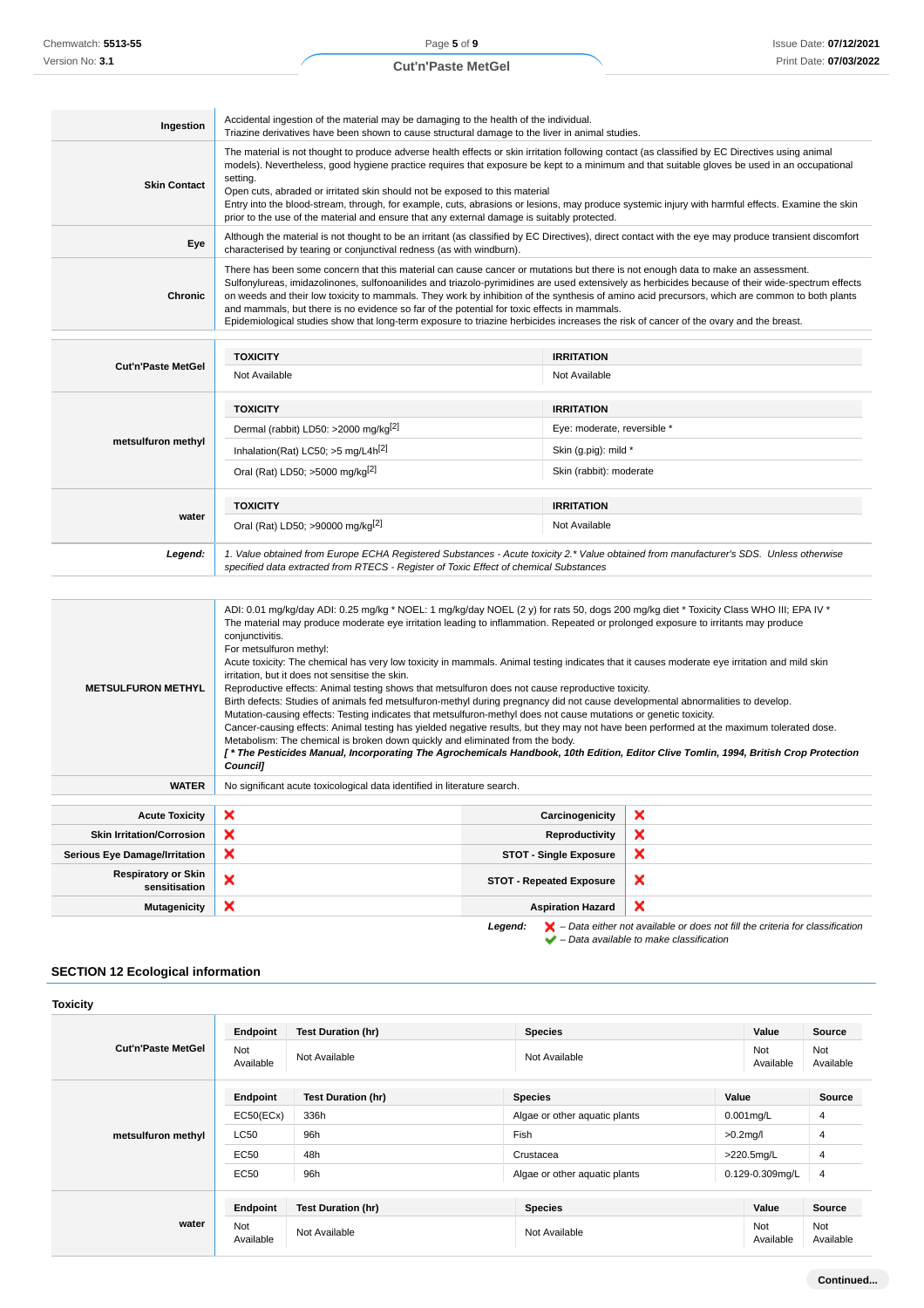**Legend:** Extracted from 1. IUCLID Toxicity Data 2. Europe ECHA Registered Substances - Ecotoxicological Information - Aquatic Toxicity 4. US EPA, Ecotox database - Aquatic Toxicity Data 5. ECETOC Aquatic Hazard Assessment Data 6. NITE (Japan) - Bioconcentration Data 7. METI (Japan) - Bioconcentration Data 8. Vendor Data

Very toxic to aquatic organisms, may cause long-term adverse effects in the aquatic environment. **DO NOT** discharge into sewer or waterways.

### **Persistence and degradability**

| Ingredient         | Persistence: Water/Soil | Persistence: Air |
|--------------------|-------------------------|------------------|
| metsulfuron methyl | <b>HIGH</b>             | <b>HIGH</b>      |
| water              | LOW<br>$-$              | LOW              |

### **Bioaccumulative potential**

| Ingredient         | <b>Bioaccumulation</b>   |
|--------------------|--------------------------|
| metsulfuron methyl | LOW (LogKOW = $1.7626$ ) |

#### **Mobility in soil**

| Ingredient         | <b>Mobility</b>              |
|--------------------|------------------------------|
| metsulfuron methyl | LOW (KOC = $391.1$ )<br>____ |

### **SECTION 13 Disposal considerations**

### **Waste treatment methods**

| Bury or incinerate residue at an approved site. |
|-------------------------------------------------|
|-------------------------------------------------|

Ensure that the hazardous substance is disposed in accordance with the Hazardous Substances (Disposal) Notice 2017

#### **Disposal Requirements**

Packages that have been in direct contact with the hazardous substance must be only disposed if the hazardous substance was appropriately removed and cleaned out from the package. The package must be disposed according to the manufacturer's directions taking into account the material it is made of. Packages which hazardous content have been appropriately treated and removed may be recycled.

### **SECTION 14 Transport information**

| <b>Labels Required</b>  |       |
|-------------------------|-------|
|                         |       |
| <b>Marine Pollutant</b> |       |
| <b>HAZCHEM</b>          | $-3Z$ |

**Land transport (UN)**

| <b>UN number</b>             | 3082                                                                              |  |  |
|------------------------------|-----------------------------------------------------------------------------------|--|--|
| UN proper shipping name      | ENVIRONMENTALLY HAZARDOUS SUBSTANCE, LIQUID, N.O.S. (contains metsulfuron methyl) |  |  |
| Transport hazard class(es)   | Class<br>9<br>Subrisk<br>Not Applicable                                           |  |  |
| Packing group                | Ш                                                                                 |  |  |
| <b>Environmental hazard</b>  | Environmentally hazardous                                                         |  |  |
| Special precautions for user | Special provisions<br>274; 331; 335; 375<br>5L<br>Limited quantity                |  |  |

### **Air transport (ICAO-IATA / DGR)**

| UN number                  | 3082                                                                                |                |  |
|----------------------------|-------------------------------------------------------------------------------------|----------------|--|
| UN proper shipping name    | Environmentally hazardous substance, liquid, n.o.s. * (contains metsulfuron methyl) |                |  |
|                            | ICAO/IATA Class                                                                     | 9              |  |
| Transport hazard class(es) | ICAO / IATA Subrisk                                                                 | Not Applicable |  |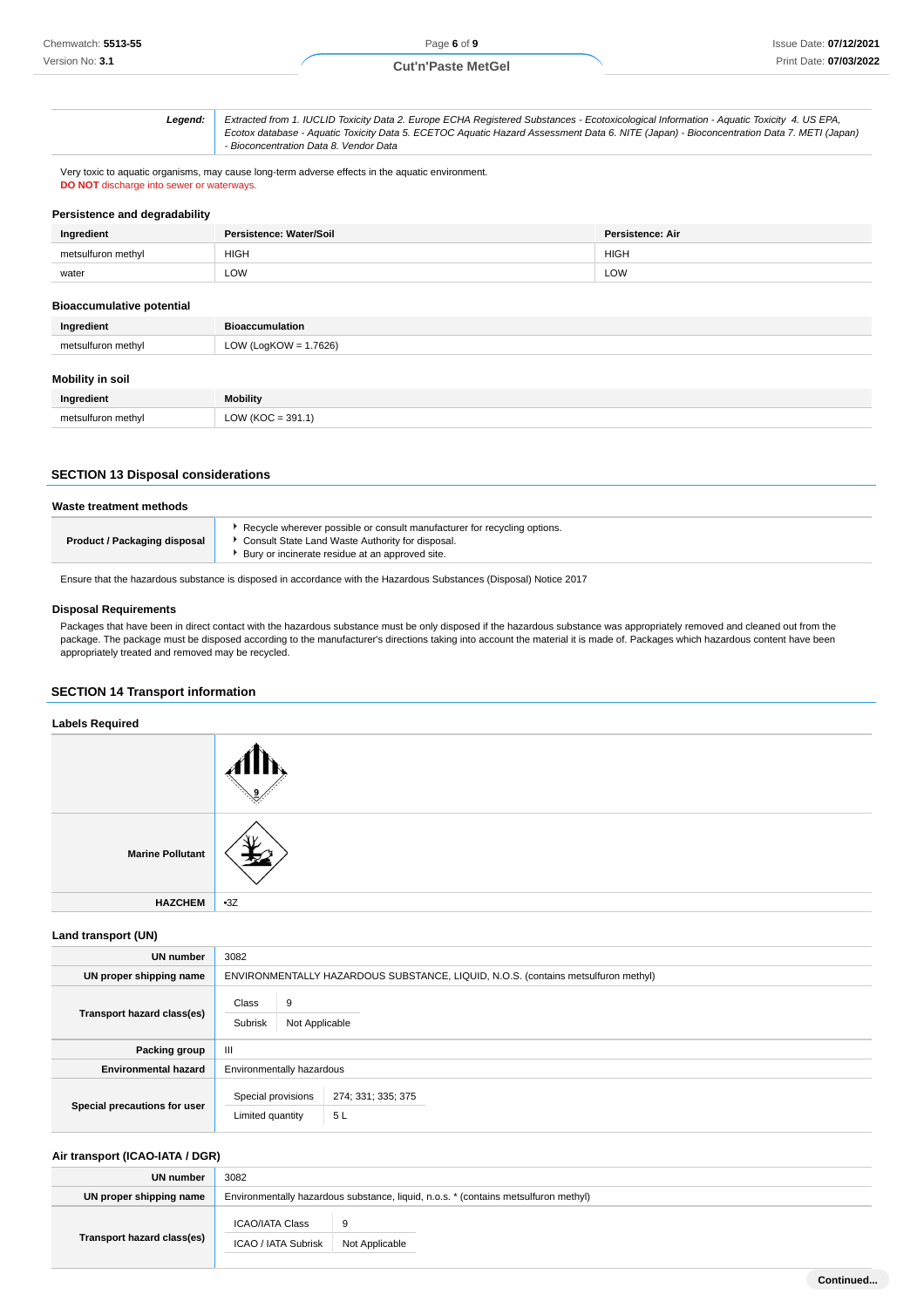### Issue Date: **07/12/2021** Print Date: **07/03/2022**

|                              | <b>ERG Code</b>                                           | 9L |                    |  |
|------------------------------|-----------------------------------------------------------|----|--------------------|--|
| Packing group                | Ш                                                         |    |                    |  |
| <b>Environmental hazard</b>  | Environmentally hazardous                                 |    |                    |  |
|                              | Special provisions                                        |    | A97 A158 A197 A215 |  |
|                              | Cargo Only Packing Instructions                           |    | 964                |  |
|                              | Cargo Only Maximum Qty / Pack                             |    | 450L               |  |
| Special precautions for user | Passenger and Cargo Packing Instructions                  |    | 964                |  |
|                              | Passenger and Cargo Maximum Qty / Pack                    |    | 450 L              |  |
|                              | Passenger and Cargo Limited Quantity Packing Instructions |    | Y964               |  |
|                              | Passenger and Cargo Limited Maximum Qty / Pack            |    | 30 kg G            |  |

### **Sea transport (IMDG-Code / GGVSee)**

| UN number                    | 3082                                                                 |                                                                                   |  |  |
|------------------------------|----------------------------------------------------------------------|-----------------------------------------------------------------------------------|--|--|
| UN proper shipping name      |                                                                      | ENVIRONMENTALLY HAZARDOUS SUBSTANCE, LIQUID, N.O.S. (contains metsulfuron methyl) |  |  |
| Transport hazard class(es)   | <b>IMDG Class</b><br><b>IMDG Subrisk</b>                             | 9<br>Not Applicable                                                               |  |  |
| Packing group                | Ш                                                                    |                                                                                   |  |  |
| <b>Environmental hazard</b>  | <b>Marine Pollutant</b>                                              |                                                                                   |  |  |
| Special precautions for user | <b>EMS Number</b><br>Special provisions<br><b>Limited Quantities</b> | F-A, S-F<br>274 335 969<br>5L                                                     |  |  |

## **Transport in bulk according to Annex II of MARPOL and the IBC code**

### Not Applicable

### **Transport in bulk in accordance with MARPOL Annex V and the IMSBC Code**

| <b>Product name</b>    | Group         |
|------------------------|---------------|
| metsulf<br>uron methvl | Not Available |
| water                  | Not Available |

#### **Transport in bulk in accordance with the ICG Code**

| <b>Product name</b> | <b>Ship Type</b> |
|---------------------|------------------|
| metsulfuron methyl  | Not Available    |
| water               | Not Available    |

### **SECTION 15 Regulatory information**

### **Safety, health and environmental regulations / legislation specific for the substance or mixture**

This substance is to be managed using the conditions specified in an applicable Group Standard

| Number<br><b>HSF</b> | <b>Group Standard</b> |
|----------------------|-----------------------|
| HSR100947            | Not Available         |

Please refer to Section 8 of the SDS for any applicable tolerable exposure limit or Section 12 for environmental exposure limit.

#### I **metsulfuron methyl is found on the following regulatory lists**

New Zealand Approved Hazardous Substances with controls New Zealand Hazardous Substances and New Organisms (HSNO) Act - Classification of Chemicals

New Zealand Hazardous Substances and New Organisms (HSNO) Act - Classification of Chemicals - Classification Data New Zealand Inventory of Chemicals (NZIoC)

#### I **water is found on the following regulatory lists**

New Zealand Inventory of Chemicals (NZIoC)

### **Hazardous Substance Location**

Subject to the Health and Safety at Work (Hazardous Substances) Regulations 2017.

| <b>Hazard Class</b> | <b>Juantities</b>     |
|---------------------|-----------------------|
| Not Applicable      | Not Applicable<br>IVU |

#### **Certified Handler**

Subject to Part 4 of the Health and Safety at Work (Hazardous Substances) Regulations 2017.

| Class of<br><b>f</b> substance | <b>Quantities</b> |
|--------------------------------|-------------------|
| Not Annlicahle                 | N∩t<br>Annlicable |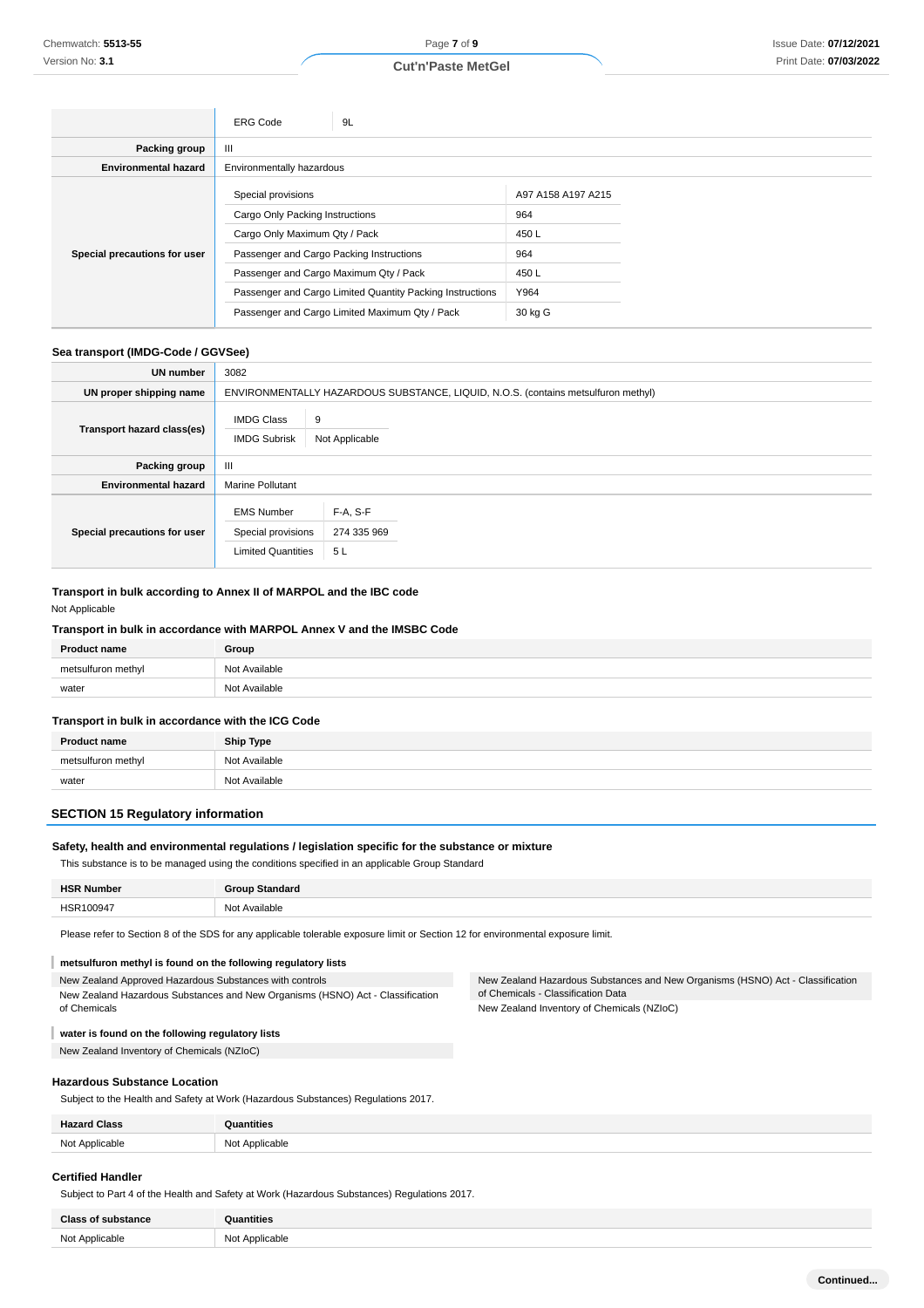Refer Group Standards for further information

#### **Maximum quantities of certain hazardous substances permitted on passenger service vehicles**

Subject to Regulation 13.14 of the Health and Safety at Work (Hazardous Substances) Regulations 2017.

| <b>Hazard Class</b> | Gas (aggregate water capacity in mL) | Liquid (L)     | Solid (kg)                      | Maximum quantity per package for each classification |
|---------------------|--------------------------------------|----------------|---------------------------------|------------------------------------------------------|
| Not Applicable      | Not Applicable                       | Not Applicable | Not Applicable   Not Applicable |                                                      |

#### **Tracking Requirements**

Not Applicable

#### **National Inventory Status**

| <b>National Inventory</b>                          | <b>Status</b>                                                                                                                                                                                     |
|----------------------------------------------------|---------------------------------------------------------------------------------------------------------------------------------------------------------------------------------------------------|
| Australia - AIIC / Australia<br>Non-Industrial Use | No (metsulfuron methyl)                                                                                                                                                                           |
| Canada - DSL                                       | No (metsulfuron methyl)                                                                                                                                                                           |
| Canada - NDSL                                      | No (metsulfuron methyl; water)                                                                                                                                                                    |
| China - IECSC                                      | Yes                                                                                                                                                                                               |
| Europe - EINEC / ELINCS / NLP                      | No (metsulfuron methyl)                                                                                                                                                                           |
| Japan - ENCS                                       | No (metsulfuron methyl)                                                                                                                                                                           |
| Korea - KECI                                       | No (metsulfuron methyl)                                                                                                                                                                           |
| New Zealand - NZIoC                                | Yes                                                                                                                                                                                               |
| Philippines - PICCS                                | No (metsulfuron methyl)                                                                                                                                                                           |
| <b>USA - TSCA</b>                                  | No (metsulfuron methyl)                                                                                                                                                                           |
| Taiwan - TCSI                                      | Yes                                                                                                                                                                                               |
| Mexico - INSQ                                      | Yes                                                                                                                                                                                               |
| Vietnam - NCI                                      | Yes                                                                                                                                                                                               |
| Russia - FBEPH                                     | No (metsulfuron methyl)                                                                                                                                                                           |
| Legend:                                            | Yes = All CAS declared ingredients are on the inventory<br>No = One or more of the CAS listed ingredients are not on the inventory. These ingredients may be exempt or will require registration. |

### **SECTION 16 Other information**

| the contract of the contract of the contract of the contract of the contract of the contract of the contract of | .       |
|-----------------------------------------------------------------------------------------------------------------|---------|
|                                                                                                                 | n<br>uΖ |

### **SDS Version Summary**

| Version        | Dat⁄<br>Update | <b>Jodated</b><br>:tions     |
|----------------|----------------|------------------------------|
| $\sim$<br>◡. ៲ | 2/2021<br>07/  | ormation<br><b>POV</b><br>ıa |

#### **Other information**

Classification of the preparation and its individual components has drawn on official and authoritative sources as well as independent review by the Chemwatch Classification committee using available literature references.

The SDS is a Hazard Communication tool and should be used to assist in the Risk Assessment. Many factors determine whether the reported Hazards are Risks in the workplace or other settings. Risks may be determined by reference to Exposures Scenarios.

#### **Definitions and abbreviations**

PC-TWA: Permissible Concentration-Time Weighted Average PC-STEL: Permissible Concentration-Short Term Exposure Limit IARC: International Agency for Research on Cancer ACGIH: American Conference of Governmental Industrial Hygienists STEL: Short Term Exposure Limit TEEL: Temporary Emergency Exposure Limit。 IDLH: Immediately Dangerous to Life or Health Concentrations ES: Exposure Standard OSF: Odour Safety Factor NOAEL :No Observed Adverse Effect Level LOAEL: Lowest Observed Adverse Effect Level TLV: Threshold Limit Value LOD: Limit Of Detection OTV: Odour Threshold Value BCF: BioConcentration Factors BEI: Biological Exposure Index AIIC: Australian Inventory of Industrial Chemicals DSL: Domestic Substances List NDSL: Non-Domestic Substances List IECSC: Inventory of Existing Chemical Substance in China EINECS: European INventory of Existing Commercial chemical Substances ELINCS: European List of Notified Chemical Substances NLP: No-Longer Polymers ENCS: Existing and New Chemical Substances Inventory KECI: Korea Existing Chemicals Inventory